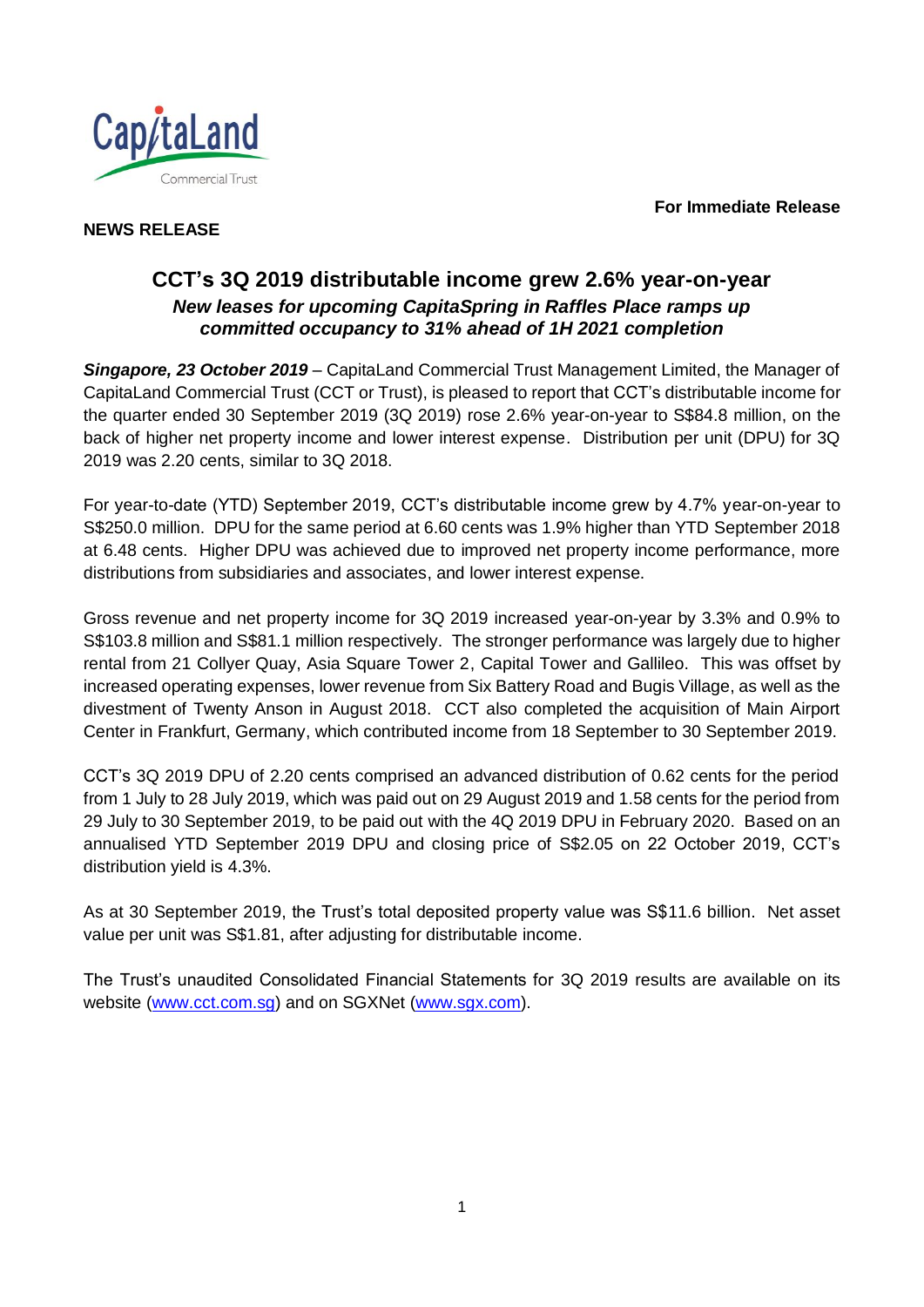### **SUMMARY OF CCT GROUP RESULTS**

|                                                | 3Q 2019 | 3Q 2018 | Change<br>(%) | <b>YTD</b><br><b>Sep 2019</b> | YTD<br><b>Sep 2018</b> | Change<br>(%) |
|------------------------------------------------|---------|---------|---------------|-------------------------------|------------------------|---------------|
| Gross Revenue <sup>1</sup><br>(S\$'000)        | 103,804 | 100,510 | 3.3           | 304,551                       | 294,943                | 3.3           |
| <b>Net Property Income</b><br>(S\$'000)        | 81,144  | 80,397  | 0.9           | 239,329                       | 235,343                | 1.7           |
| Distributable Income <sup>2</sup><br>(S\$'000) | 84,829  | 82,685  | 2.6           | 249,987                       | 238,674                | 4.7           |
| <b>DPU</b><br>(cents)                          | 2.20    | 2.20    | 0.0           | 6.60                          | 6.48                   | 1.9           |

Mr Kevin Chee, Chief Executive Officer of the Manager, said: "We have successfully completed the acquisition of a 94.9% interest in Main Airport Center thanks to resounding support from unitholders and investors. Strategically located close to Frankfurt Airport where the office submarket vacancy is at a 10-year low, the committed occupancy for Main Airport Center has risen to 93.1% from 90.0% as at 30 June 2019."

"CCT's portfolio comprises 10 assets as at 30 September 2019 – eight in Singapore's Central Area and two in Frankfurt, Germany. Singapore assets account for 92% of CCT's portfolio property value while the German properties make up the remaining 8%. Portfolio occupancy remained high at 97.6% as at 30 September 2019 through proactive engagement and negotiating lease renewals ahead of expiries to meet tenants' space requirements."

# Healthy portfolio leasing

l

In 3Q 2019, CCT signed approximately 480,000 square feet (sq ft) of new and renewal leases, of which 57% are new. Aside from coworking, new demand came mainly from companies in the Business Consultancy, IT, Media and Telecommunications, Banking, and Financial Services sectors. The majority of the leases committed in 3Q 2019 continue to be signed at rents higher than the respective expiring rents. The Trust only has 4% of leases by committed office net lettable area expiring in 2019, of which more than half are under advanced negotiation.

Through proactive marketing, committed occupancy for CapitaSpring has ramped up to approximately 31% ahead of its scheduled completion in 1H 2021. New take-up for the 51-storey integrated development in Raffles Place comprises two leases for around 45,000 sq ft of space. Each leasing an entire floor, both companies are from the Real Estate and Property Services sector and one of them is The Work Project (Commercial) Pte Ltd, a wholly owned subsidiary of the joint venture between flexible space provider The Work Project and CapitaLand.

CapitaSpring has also inked a Memorandum of Understanding with The Work Project (Commercial) Pte Ltd, tapping on their 'Work-Meet-Host' capabilities to operate flex (flexible spaces and amenities) solutions and curate exciting new offerings unique to the development. As flex solutions become an increasingly essential component of tenants' real estate requirements, CapitaSpring will offer integrated solutions comprising core (conventional workspaces) and flex. Going beyond coworking,

<sup>1</sup> Improved performance was largely attributed to the acquisition of Gallileo and Main Airport Center, and higher revenue from 21 Collyer Quay, Asia Square Tower 2 and Capital Tower. A one-off compensation sum of S\$2.1 million from a tenant at Asia Square Tower 2 for early surrender of lease also contributed to the increase. The higher revenue was offset by the divestment of Twenty Anson and lower revenue from Six Battery Road and Bugis Village.

<sup>2</sup> Distributable income includes tax-exempt income of S\$3.9 million in 3Q 2019 and S\$11.1 million in YTD Sep 2019.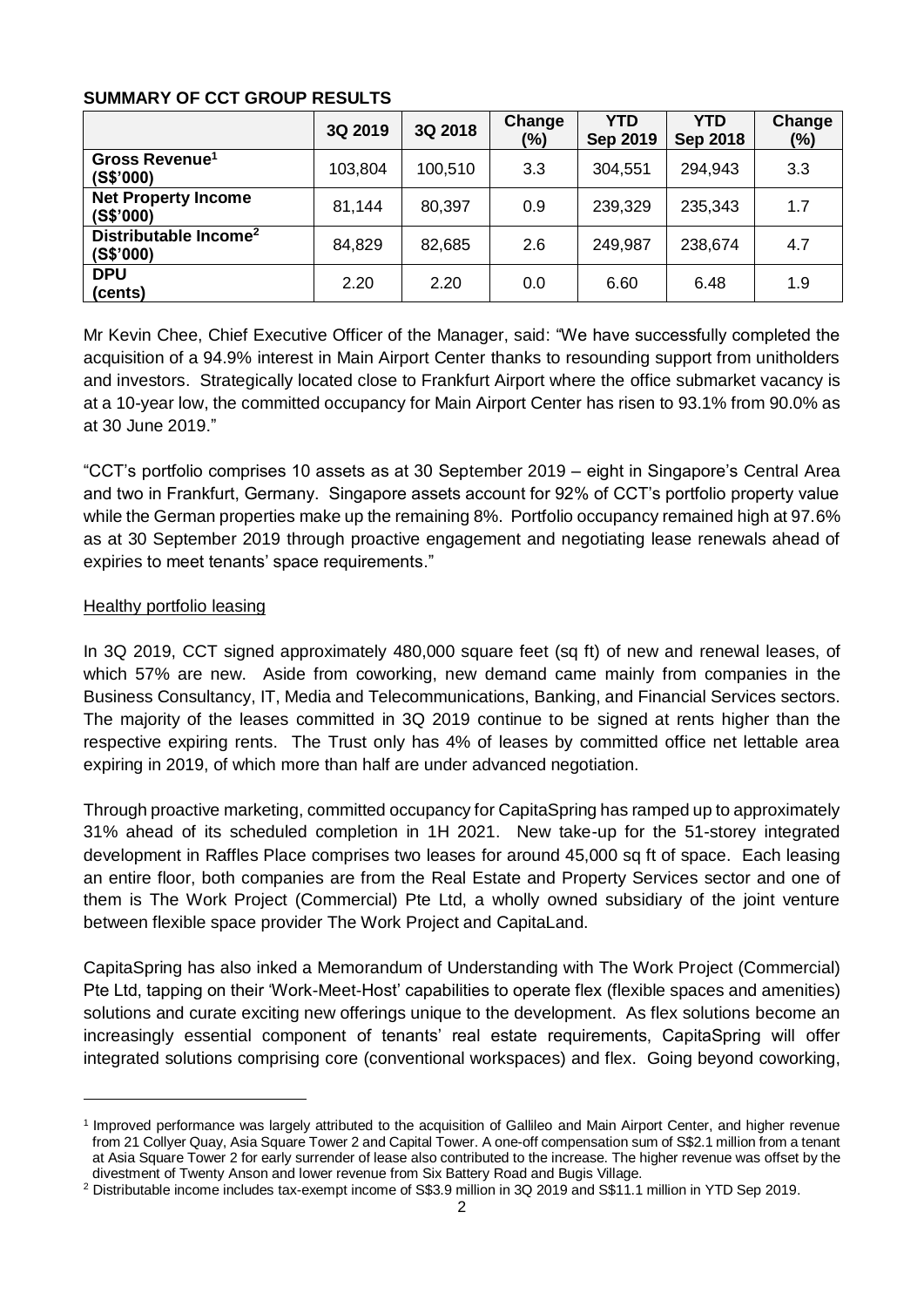CapitaSpring's flex offerings will include spaces with lifestyle experiences such as a lounge, bespoke office suites, conference rooms and activity-based workspaces.

### Proactive Capital Management

Distributable income increased in 3Q 2019 and YTD September 2019 compared to the respective same periods in 2018 partly because of lower interest expense, due to the prepayment of higher interest borrowings with proceeds from the divestment of Twenty Anson in 3Q 2018. We will continue to proactively manage the Trust's interest expenses. A S\$180.0 million secured bank facility at 3.04% per annum under MSO Trust, which holds CapitaGreen, was prepaid with lower interest rate EUR loans on 7 October 2019. The EUR denominated borrowings obtained by CCT was to hedge CCT's net investment value in Main Airport Center.

With the completion of the acquisition of a 94.9% interest in Main Airport Center and debt drawn down by CCT's joint ventures, aggregate leverage ratio inched up to 35.5% as at 30 September 2019 compared to 34.8% as at 30 June 2019. However, the average weighted debt term to maturity was maintained around 3.3 years quarter-on-quarter, attributable to drawn down of longer term borrowings.

## **Outlook**

Based on data from CBRE Research, Singapore's average monthly Grade A office market rent grew at a rate of 6.0% year-to-date 2019 to S\$11.45 per square foot as at 30 September 2019. Occupancy in Singapore's Core CBD office buildings as at end September was 96.0%, inching up from 95.8% as at end June 2019.

Frankfurt's office market is expected to remain resilient due to decreasing vacancy rates and ongoing pre-commitment for new supply.

# **About CapitaLand Commercial Trust [\(www.cct.com.sg\)](file:///D:/Users/homeipeng/AppData/Local/Microsoft/Windows/Temporary%20Internet%20Files/Content.Outlook/P5NL80E6/www.cct.com.sg)**

CapitaLand Commercial Trust (CCT) is Singapore's first and largest listed commercial real estate investment trust (REIT) with a market capitalisation of approximately S\$7.9 billion as at 22 October 2019. Listed on Singapore Exchange Securities Trading Limited (SGX-ST) since May 2004, CCT aims to own and invest in real estate and real estate-related assets which are income-producing and predominantly used for commercial purposes. CCT's deposited property is approximately S\$11.6 billion as at 30 September 2019 comprising a portfolio of eight prime commercial properties in Singapore and two properties in Frankfurt, Germany. The properties in Singapore are Capital Tower, CapitaGreen, Asia Square Tower 2, Six Battery Road, Raffles City (60.0% interest through RCS Trust), One George Street (50.0% interest through OGS LLP), 21 Collyer Quay (HSBC Building) and CapitaSpring (45.0% interest through Glory Office Trust and Glory SR Trust), an upcoming 51-storey integrated development in Raffles Place. The properties in Germany are Gallileo (94.9% interest), in the Banking District of Frankfurt, and Main Airport Center (94.9% interest) near Frankfurt Airport.

CCT is included in several indices. These include the Morgan Stanley Capital International, Inc (MSCI) Index, MSCI World ESG Leaders Index, FTSE4Good Index Series (FTSE4Good), the FTSE EPRA Nareit Global Real Estate Index Series, the iEdge SGX Sustainability Index and FTSE Straits Times Index.

CCT is managed by CapitaLand Commercial Trust Management Limited, which is a wholly owned subsidiary of Singapore-listed CapitaLand Limited, one of Asia's largest diversified real estate groups.